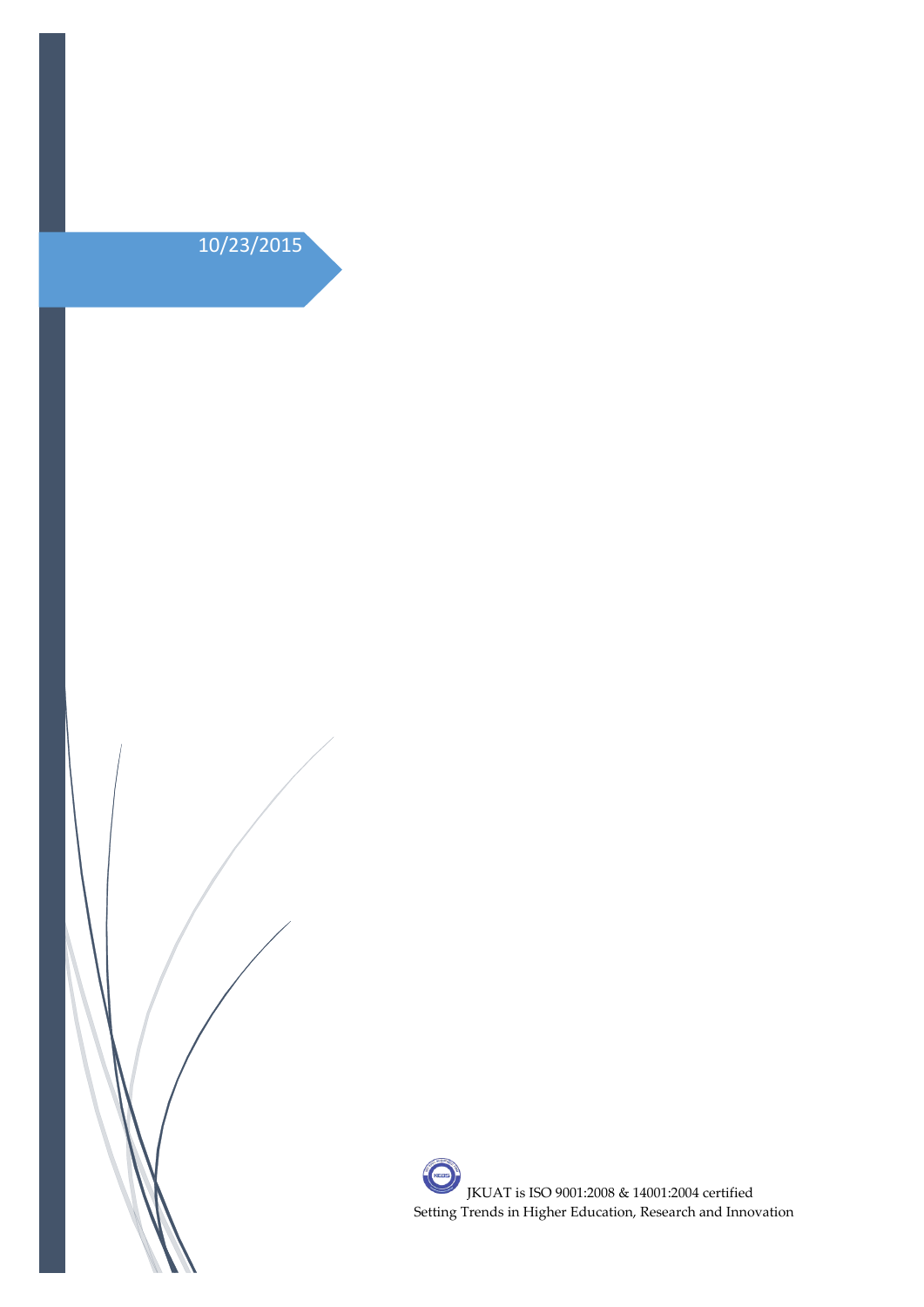## **MANAGER'S INDUCTION PROGRAMME**

#### **1.0 Who is a Manager?**

This refers to any employee charged with responsibility of supervising others to ensure that the function of his or her team in delivering the desired objectives which must be in tandem with the achievement of the overall the Institutional Strategic Objectives. In JKUAT managers are those in the rank of Heads of Departments and above.

The Manager's Induction program is designed for managers who are new to the University or new to a leadership role within the University. The program gives managers an overview of how the University works enabling them to integrate into the University and their role more quickly and effectively. The Managers induction programme must be read along with the University Staff Handbook.

## **1.1 Aims of Manager's Induction program**

For the new Manager to be familiar with

- **1.** The main aspects of his/her job.
- **2.** Key processes they will need to follow to perform their duties.
- **3.** Relevant policies, procedures and people needed to support his/role.

## **1.2 The Roles and responsibilities of the Manager**

- **1.** Managing and developing teams and individuals.
- **2.** Managing, health safety and wellbeing staff.
- **3.** Managing performance through people.
- **4.** Managing absence.
- **5.** Managing change.
- **6.** Managing value.
- **7.** Managing budgets.
- **8.** Any other responsibilities assigned by the management.

| <b>MANAGERS INDUCTION PROGRAMME</b>        |                                     |                  |                                                               |  |  |
|--------------------------------------------|-------------------------------------|------------------|---------------------------------------------------------------|--|--|
|                                            | <b>ACTIVITY</b>                     | <b>ACTION BY</b> | <b>MANAGERS</b><br><b>COMMENT</b> (Done/<br><b>Not Done</b> ) |  |  |
| (A) Human Resource Management (First Week) |                                     |                  |                                                               |  |  |
| 1.                                         | Acceptance of the appointment.      | <b>HRM</b>       |                                                               |  |  |
| $\overline{2}$ .                           | <b>JKUAT Staff handbook issued.</b> | <b>HRM</b>       |                                                               |  |  |
| 3.                                         | The University Corporate management | <b>HRM</b>       |                                                               |  |  |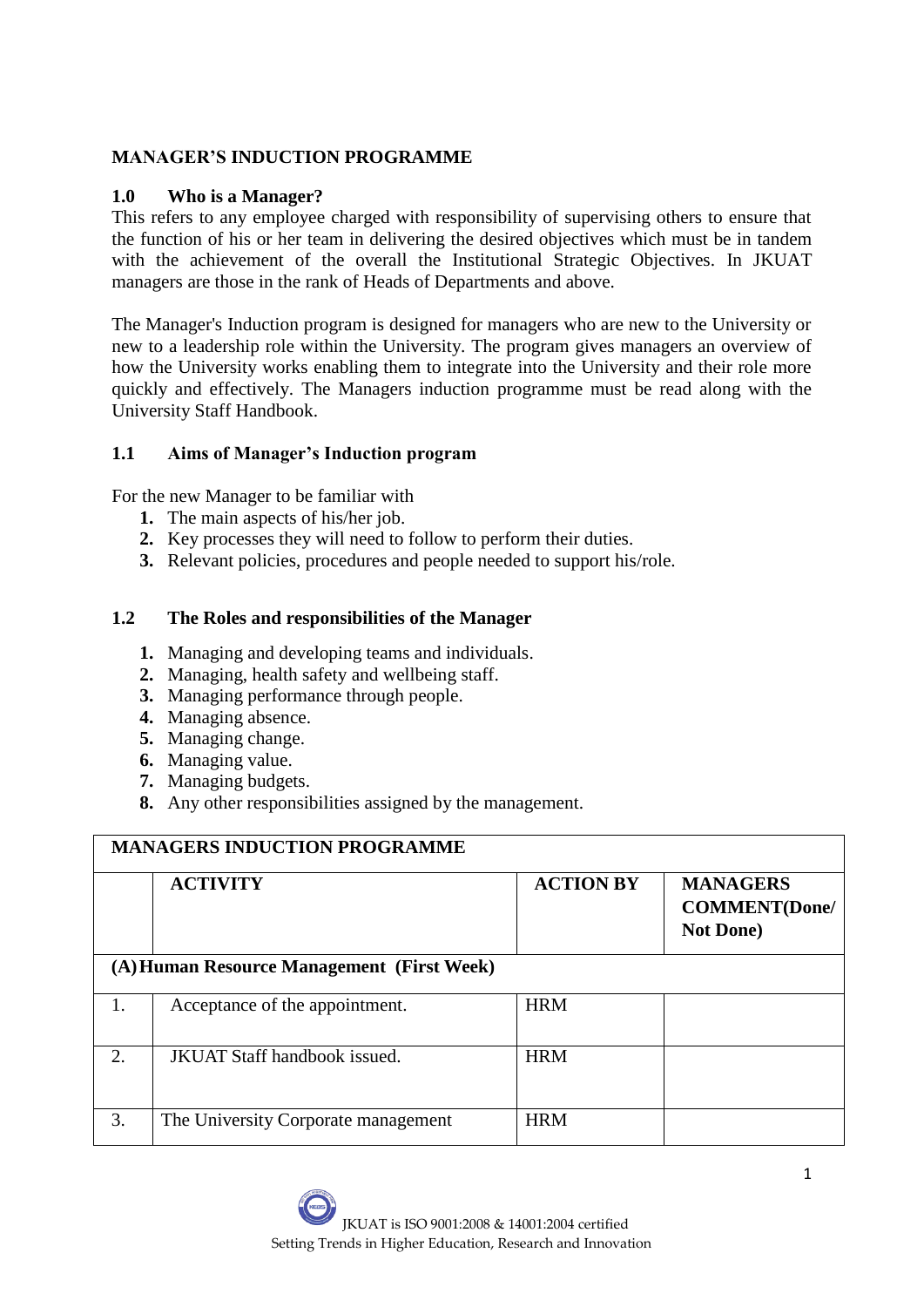|                                                       | structure and functions of each division.                                                          |                    |  |  |  |
|-------------------------------------------------------|----------------------------------------------------------------------------------------------------|--------------------|--|--|--|
| 4.                                                    | Terms and conditions of service and their role<br>in management and implementation of the<br>same. | <b>HRM</b>         |  |  |  |
| 5.                                                    | Performance Management                                                                             | <b>HRM</b>         |  |  |  |
| 6.                                                    | University/HR Policies                                                                             | <b>HRM</b>         |  |  |  |
| 7.                                                    | Health & Safety Management                                                                         | <b>HRM</b>         |  |  |  |
| 8.                                                    | Performance Contracting                                                                            | <b>DIPCA</b>       |  |  |  |
| (B) Departmental Orientation (First Week)             |                                                                                                    |                    |  |  |  |
| 12.                                                   | Introduction to the team or working group.                                                         | Immediate          |  |  |  |
|                                                       |                                                                                                    | Supervisor         |  |  |  |
| 13.                                                   | Resources and their management                                                                     | Immediate          |  |  |  |
|                                                       |                                                                                                    | Supervisor         |  |  |  |
| 14.                                                   | <b>Collective Responsibility</b>                                                                   | Immediate          |  |  |  |
|                                                       |                                                                                                    | Supervisor         |  |  |  |
| 15.                                                   | Security of University Documents & Records.                                                        | Immediate          |  |  |  |
|                                                       |                                                                                                    | Supervisor         |  |  |  |
| 16.                                                   | Inter-divisional/departmental Relations                                                            | Immediate          |  |  |  |
|                                                       |                                                                                                    | Supervisor         |  |  |  |
| 17.                                                   | Delegation and Responsibility                                                                      | Immediate          |  |  |  |
|                                                       |                                                                                                    | Supervisor         |  |  |  |
| 18.                                                   | Management Promises read and accepted                                                              | Immediate          |  |  |  |
|                                                       |                                                                                                    | Supervisor         |  |  |  |
| (C) Strategic Planning and Management - (Second Week) |                                                                                                    |                    |  |  |  |
| 18.                                                   | <b>Corporate Planning</b>                                                                          | DR, University $-$ |  |  |  |
|                                                       |                                                                                                    | Planning           |  |  |  |
| 19.                                                   | The role of a Manager in Corp. Planning                                                            | DR, University $-$ |  |  |  |
|                                                       |                                                                                                    | Planning           |  |  |  |
| (D) ISO Matters – (Second Week)                       |                                                                                                    |                    |  |  |  |
| 20.                                                   | Introduction to ISO 9001:2015 and the                                                              | $DR,$ Admin $-$    |  |  |  |
|                                                       | managers' role.                                                                                    | Planning           |  |  |  |
|                                                       |                                                                                                    |                    |  |  |  |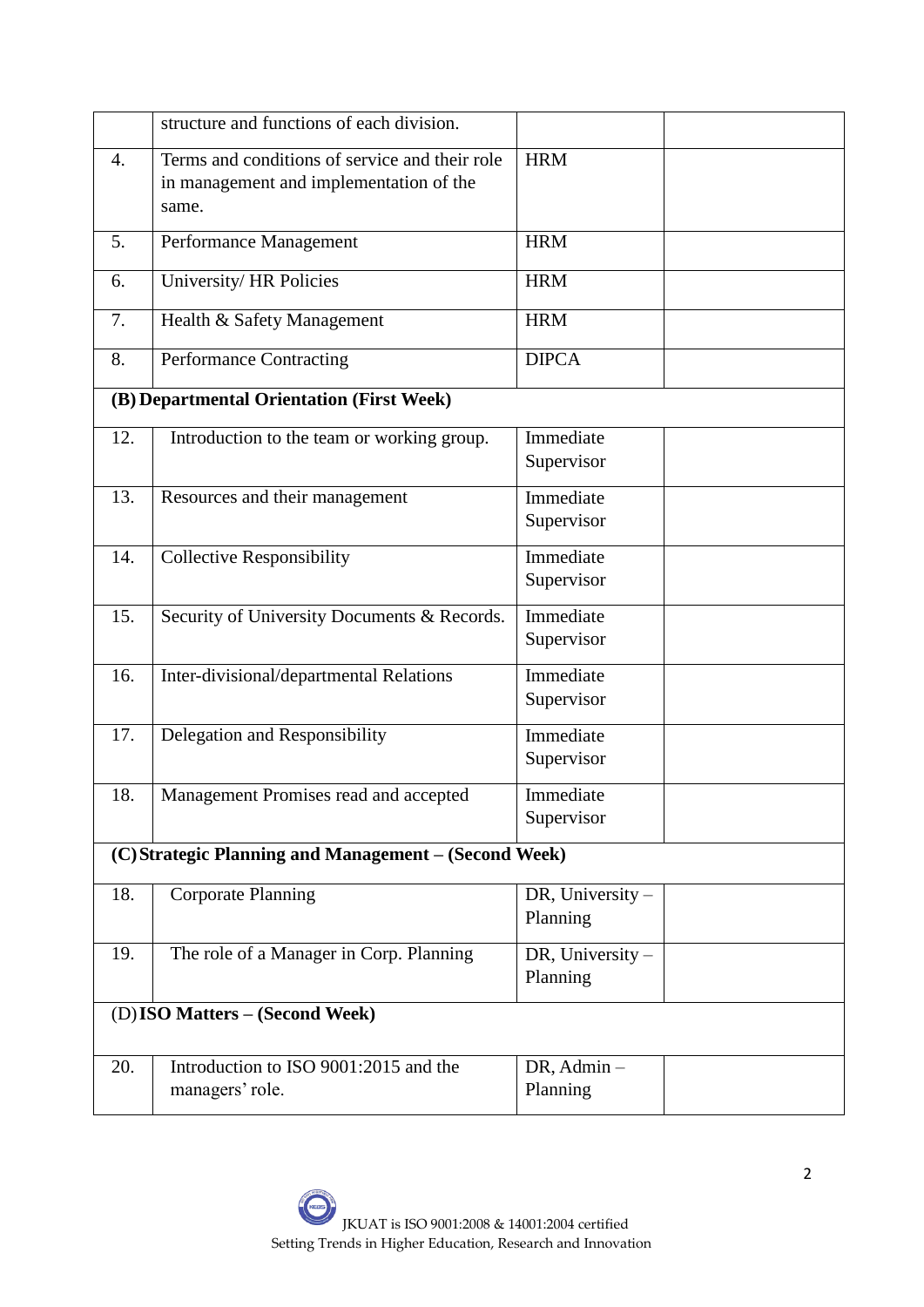| 21. | Introduction to EMS 14001: 2015 and the                             | DR, Admin-         |  |  |  |  |
|-----|---------------------------------------------------------------------|--------------------|--|--|--|--|
|     | managers' role.                                                     | Planning           |  |  |  |  |
|     |                                                                     |                    |  |  |  |  |
|     | (E) Financial & Procurement Services and Management - (Second Week) |                    |  |  |  |  |
|     |                                                                     |                    |  |  |  |  |
| 22. | Introduction to basic accounting                                    | <b>FO</b>          |  |  |  |  |
|     |                                                                     |                    |  |  |  |  |
|     |                                                                     |                    |  |  |  |  |
| 23. | <b>Budgeting</b>                                                    | <b>FO</b>          |  |  |  |  |
|     |                                                                     |                    |  |  |  |  |
| 24. | Interpretation of financial reports                                 | <b>FO</b>          |  |  |  |  |
|     |                                                                     |                    |  |  |  |  |
|     |                                                                     |                    |  |  |  |  |
| 25. | Use accounting information to make strategic                        | FO                 |  |  |  |  |
|     | decisions.                                                          |                    |  |  |  |  |
| 26. | Project appraisals and company valuations                           | <b>FO</b>          |  |  |  |  |
|     |                                                                     |                    |  |  |  |  |
|     |                                                                     |                    |  |  |  |  |
| 27. | Procurement Procedures, Regulations and                             | <b>CPO</b>         |  |  |  |  |
|     | Ethics                                                              |                    |  |  |  |  |
|     | (F) General Services and support (Second Week)                      |                    |  |  |  |  |
|     |                                                                     |                    |  |  |  |  |
|     |                                                                     |                    |  |  |  |  |
| 28. | <b>Communication and Protocol</b>                                   | Chief Corp.Com.    |  |  |  |  |
|     | (Internal and External)                                             | Officer and ISO    |  |  |  |  |
|     |                                                                     | Secretariat        |  |  |  |  |
|     |                                                                     |                    |  |  |  |  |
| 29. | <b>Executive Information System</b>                                 | Director, ICT      |  |  |  |  |
|     |                                                                     |                    |  |  |  |  |
| 30. | Oath of Office, Ethics, Integrity and                               | <b>Chief Legal</b> |  |  |  |  |
|     | <b>University Service Values</b>                                    | Officer            |  |  |  |  |
|     |                                                                     |                    |  |  |  |  |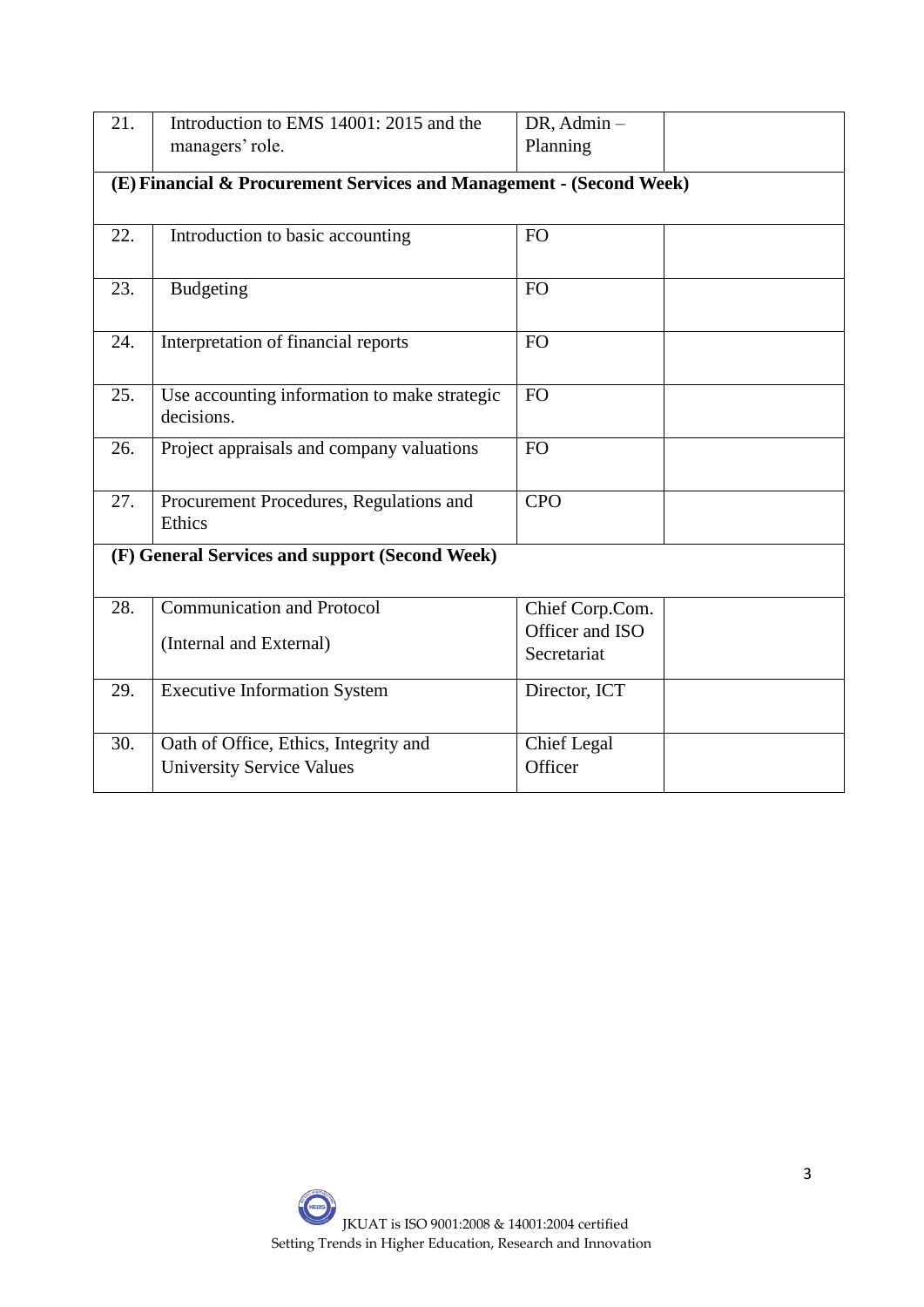#### **INDUCTION FEEDBACK QUESTIONNAIRE**

#### **Induction Questionnaire (To be filled by the new employee after the end of the second week)**

Section 1

**Key**

- **1** No
- **2** A Little
- **3** Not Sure
- **4** Well
- **5** Very Well

After completing your induction as a Manager, to what extent are you:

- 1. Aware of what JKUAT does? 1 2 3 4 5
- 2. Aware of who's who and who does what in accomplishment of your responsibility as a Manager?
	- a. Within your department?  $1 \t 2 \t 3 \t 4 \t 5$
	- b. Out of your department?  $1 \t 2 \t 3 \t 4 \t 5$
- 3. Know the resources and equipment's you require to perform your duties?
	- 1 2 3 4 5
- 4. Still having to ask questions about the main functions of your job?
	- 1 2 3 4 5
- 5. Rate your understanding of financial management and budgeting.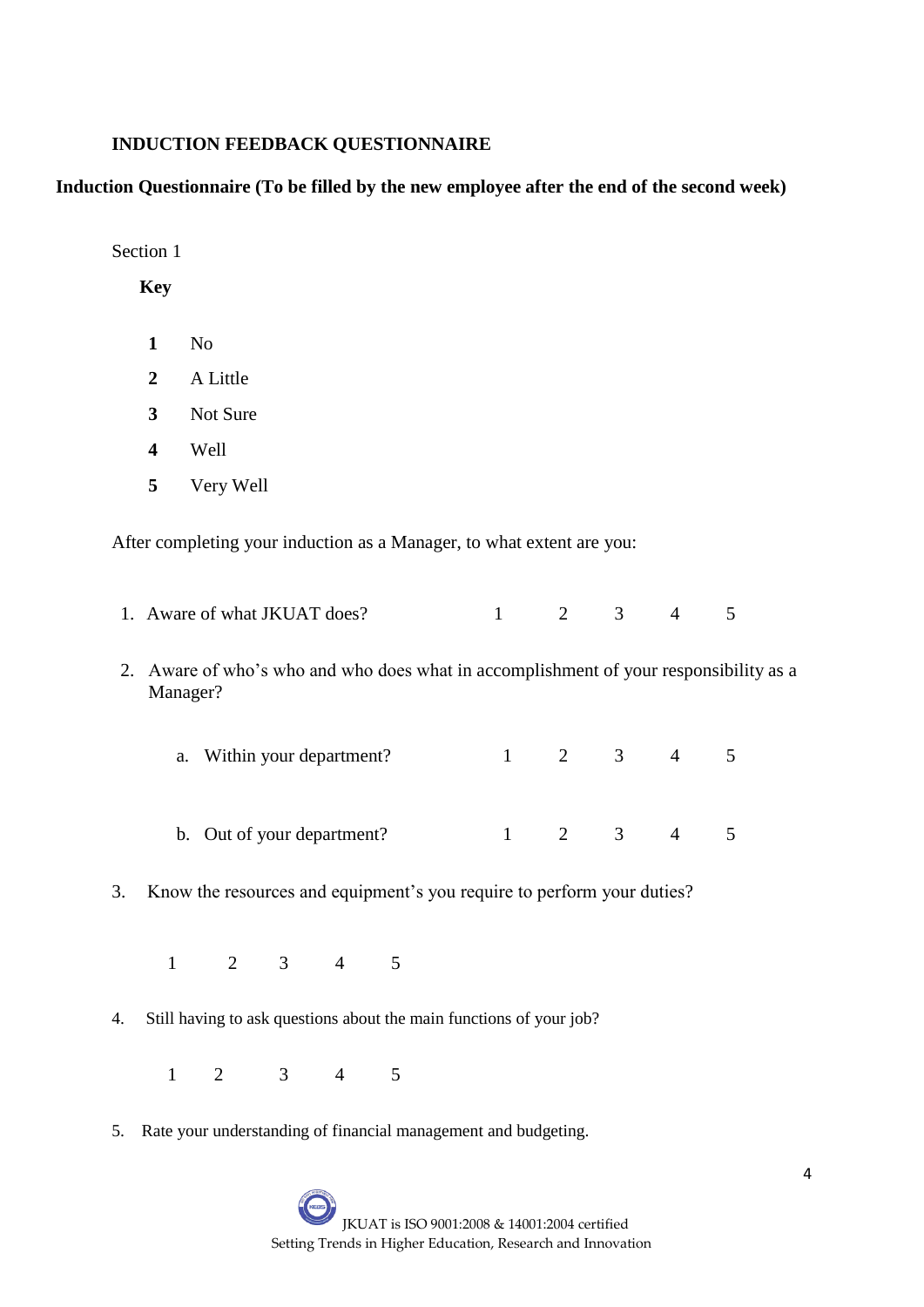1 2 3 4 5

6. Rate your understanding of your role in ISO matters as a manager.

1 2 3 4 5

7. Rate your understanding your delegated human resource role.

1 2 3 4 5

8. Are you able to link your departmental objectives and strategies with the corporate ones?

1 2 3 4 5

9. Are you familiar with your work environment and understand your expected role? 1 2 3 4 5

10. Evaluate the adequacy and relevance of the program 1 2 3 4 5

Have you any suggestions for improvement to the induction programme?

......................................................................................................................................................

The above induction programme has been completed.

Name of the Manager……………………………Department…………...……….. PF………..

Signature of the Manager ……………………………………………...Date ………….…… Witnessed by the immediate supervisor

Name…………………………………Signature………………………Date ………….……

NB. On completion, the Induction programme should be submitted to the DVC Administration by the Immediate Supervisor.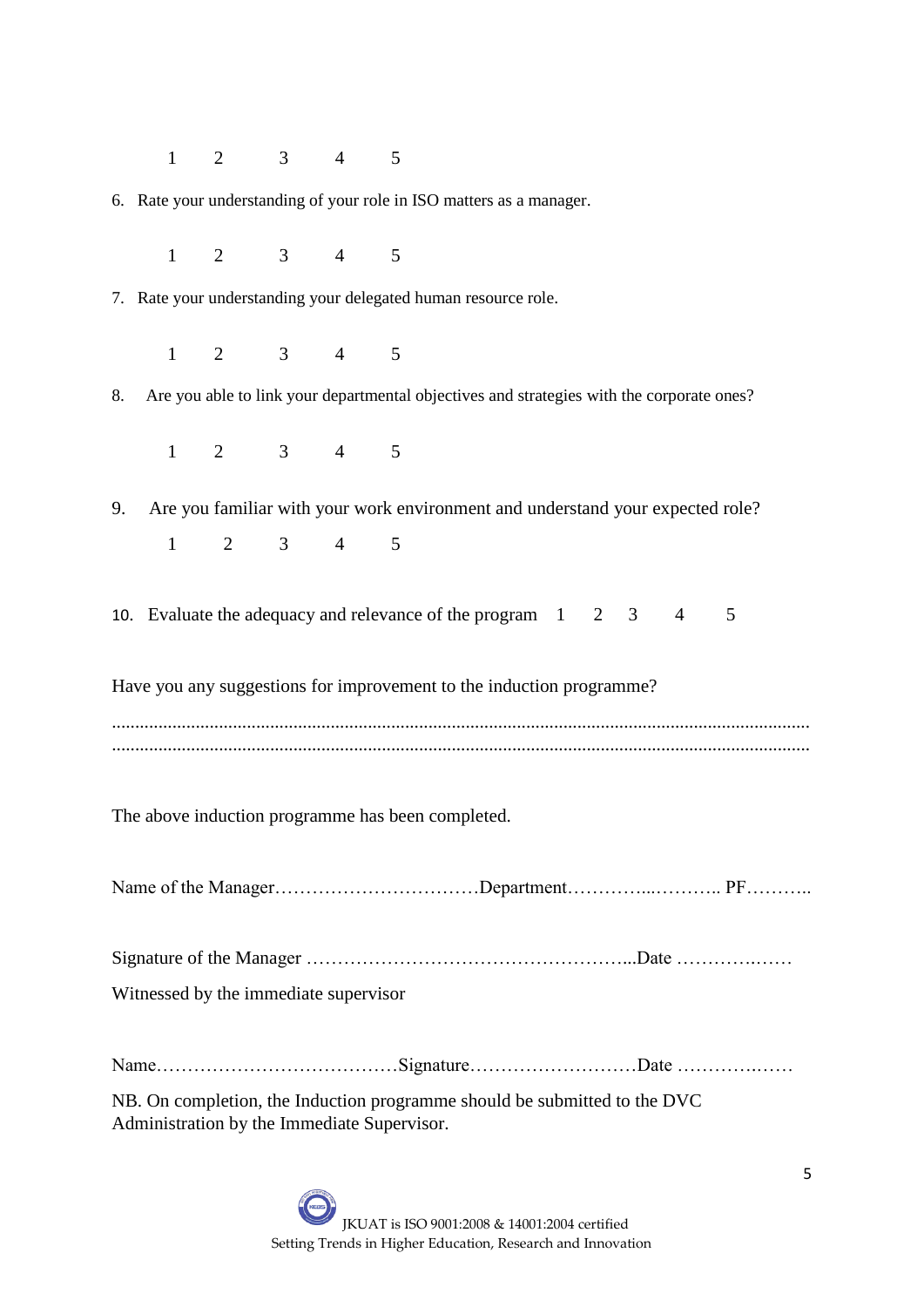# **MANANGEMENT PROMISE**

# **A: People Strategy Promises:**

As a manager you will be driving the implementation of JKUAT promises to its employees.

1. Everyone will have an effective annual appraisal. You must make sure all your staff have an annual appraisal and record it.

2. Everyone will have a development plan linked to their goal and organisational goals. You will agree and review the personal development plans for team members as part of the performance appraisal process.

3. Everyone will have a fair and manageable workload. You will review individual workload and priorities during regular one to one discussions with staff.

4. Everyone will have regular time with their manager focused on their performance. You will have one to one meetings with individual staff to monitor progress to support and improve performance.

5. We will help each other and act early when someone needs extra help and support. You will provide necessary support to your team members as required.

6. Promise: Every team to have regular team meetings / discussions. You will hold meetings with team members at least once a month.

7. Everyone will have the right equipment and training to enable them to do their job. You will check that staff have the right equipment and are trained on how to use it.

8. Everyone will have the equivalent of 36 hours a year training & development. You will support staff to identify and take up relevant development opportunities.

9. Every manager will undertake the people management development modules

10. Everyone will receive coaching training You will use and promote coaching in your day to day activities.

11. Everyone will be trained to a minimum level of IT competency You will assess staff needs to develop IT skills necessary for their role.

12. We will maximise smarter working You will integrate new ways of using work behaviours, technology and spaces.

# **(B) Making a difference in behaviour:**

These behaviours underpin effective performance as a manager.

1. Lead by example. You model behaviour that shows respect, helpfulness and co-operation. You work to develop an atmosphere of professionalism and mutual support.